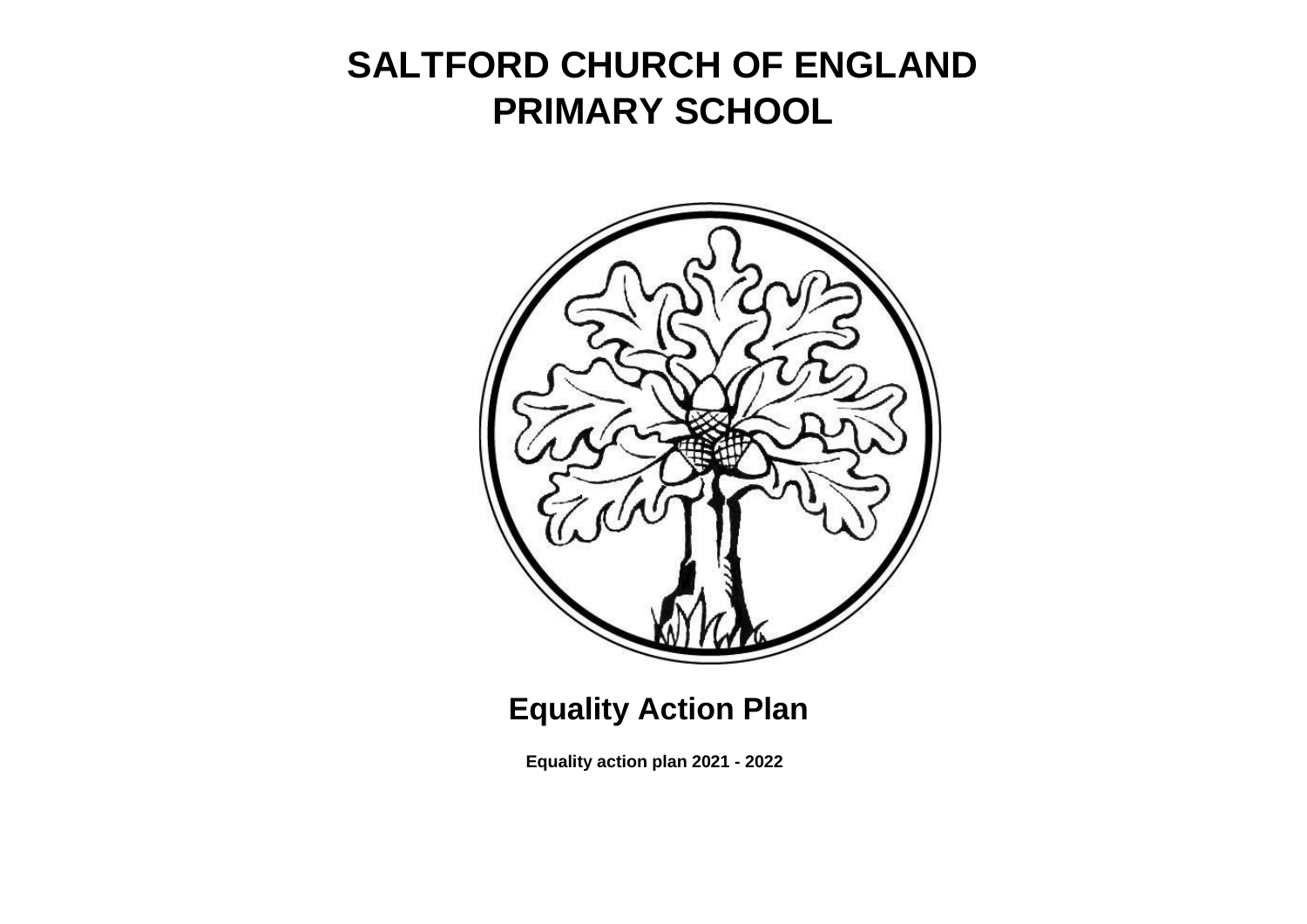#### **Core themes of this action plan:**

- **1. Eliminate discrimination, harassment and victimisation**
- **2. Advance equality of opportunity**
- **3. Foster good relations**

| <b>Requirement</b>                         | Actions that need to be taken                                                                                                      | <b>By Whom</b> | <b>By When</b>      | <b>Related existing</b><br>activity                             | Progress/<br><b>Evidence</b> |
|--------------------------------------------|------------------------------------------------------------------------------------------------------------------------------------|----------------|---------------------|-----------------------------------------------------------------|------------------------------|
|                                            | Deputy Head Teacher analyses termly achievement data and identifies trends and<br>teaching and learning staff act to address needs | <b>ES</b>      | Termly              | Termly data analysis by HT and<br><b>SLT</b>                    | Pupil progress<br>meetings   |
| <b>Information</b>                         | Attendance analysed to identify issues within groups                                                                               | DS/SH          | Monthly             | Extension of attendance<br>monitoring                           | As required                  |
| collected and<br>analysed by               | Exclusions analysed to identify issues within groups                                                                               | DS/GG          | As necessary        | Extension of exclusion<br>recording and monitoring              |                              |
| race, disability                           | Staff training - monitor opportunities for all staff                                                                               | DS/ES          | Annually            | Ensure equality of opportunity<br>for staff linked to appraisal |                              |
| and gender.                                | Bullying and racist incidents log                                                                                                  | DS             | As necessary        | Logs of bullying, racist and<br>serious incidents on CPOMs      | Reported to<br>governors     |
| Involve staff,<br>parents and<br>pupils in | Questionnaires, interviews, discussions carried out with staff, parents, pupils                                                    | DS/            | Annually            | Parents and Pupil Questionnaire                                 | Reported to<br>governors     |
| developing<br>equality plan                | and visitors to develop purposeful equality objectives                                                                             | AGC/SLT        | Staff Futura survey |                                                                 |                              |
| <b>Develop</b>                             | Displays, curriculum topics, role models, texts, assemblies encourage                                                              |                |                     |                                                                 |                              |
| relevant                                   | diverse population.                                                                                                                | All staff      | Ongoing             |                                                                 |                              |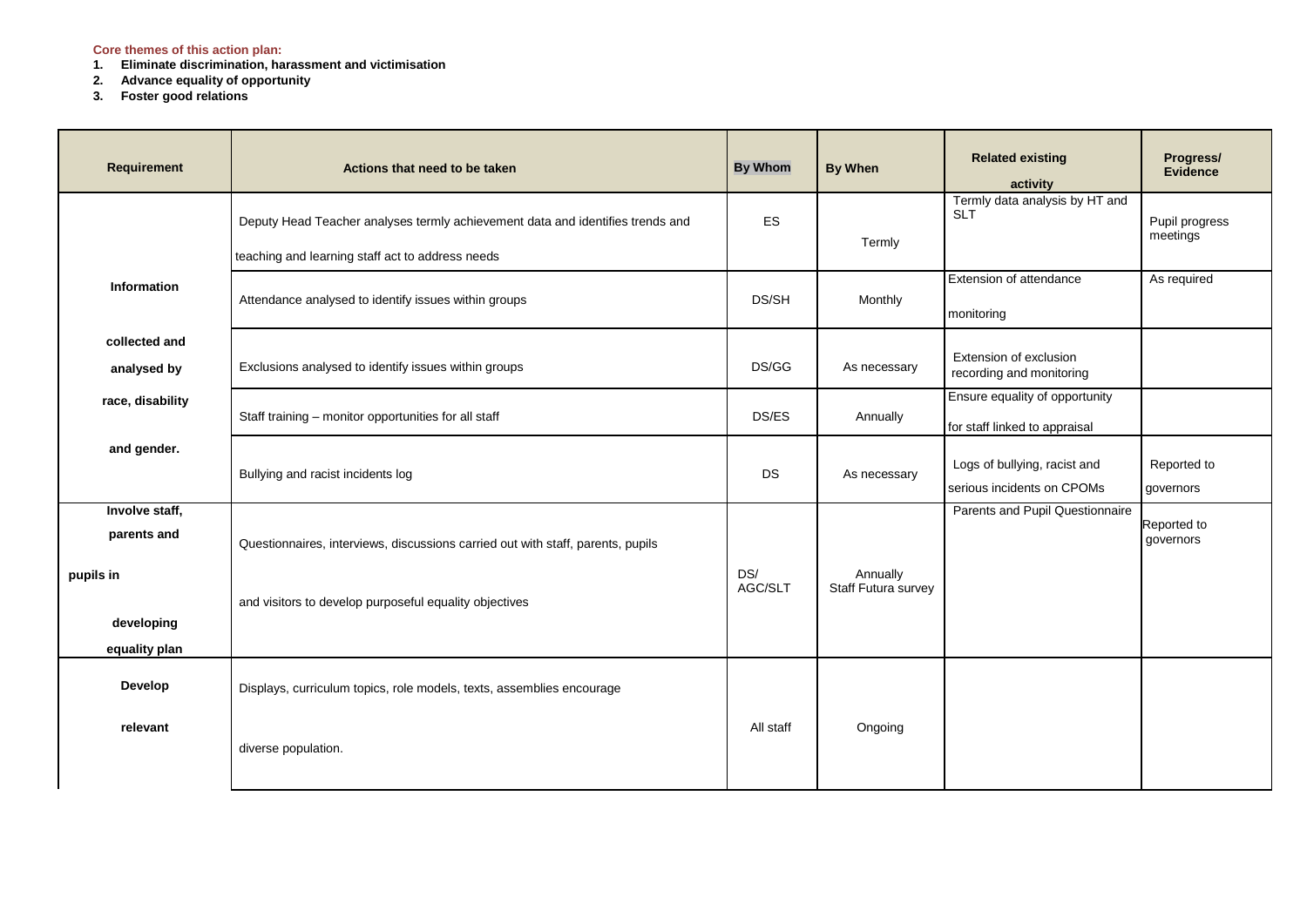| opportunities and                                                        |                                                                                                                                          |           |  |  |
|--------------------------------------------------------------------------|------------------------------------------------------------------------------------------------------------------------------------------|-----------|--|--|
| curriculum,<br>positively<br>which<br>reflects the<br>school's diversity | Awareness of issues around the protected characteristics raised and discussed<br>Through assemblies, theme weeks and annual events, etc. | All Staff |  |  |

### **Equality action plan 2021 - 2022**

#### **Core themes of this action plan**

- **1. Eliminate discrimination, harassment and victimisation**
- **2. Advance equality of opportunity**
- **3. Foster good relations**

| <b>Requirement</b>                                  | Actions that need to be taken                                                                            | By whom      | By when                    | <b>Related existing</b><br>activity | Progress/<br><b>Evidence</b>                            |
|-----------------------------------------------------|----------------------------------------------------------------------------------------------------------|--------------|----------------------------|-------------------------------------|---------------------------------------------------------|
|                                                     | Monitor attendance at extracurricular activities for access and opportunity for a<br>range of groups     | DS/CR        | Ongoing                    |                                     |                                                         |
| To encourage all pupils,<br>staff and parents to be | Monitor parents' involvement in school activities for a range of groups                                  | DS/CR        | Ongoing                    |                                     |                                                         |
| involved in<br>school activities                    | Identify trends in pupil/ parent attendance and discuss/ act to improve<br>participation.                | DS/SH/CR     | Annually                   | PE Premium Action Plan              | <b>New</b><br>parent<br>populations needs<br>monitoring |
|                                                     | Modify new intake booklets to ensure accessibility needs of pupils, parents<br>and others are considered | DS/ED        | Set up for new<br>intake   | Adapt current documentation         |                                                         |
| To publish                                          | Create an equalities page link on the school website and publish the equality policy                     | <b>DS/LS</b> | Key information<br>section |                                     |                                                         |
| information                                         | To update relevant policies in line with new equalities policy                                           | <b>DS</b>    | At review dates            |                                     | On going                                                |
|                                                     | Governors to ratify equalities policy and equality objectives                                            | Governors    | Ongoing<br>Resources WP    |                                     |                                                         |